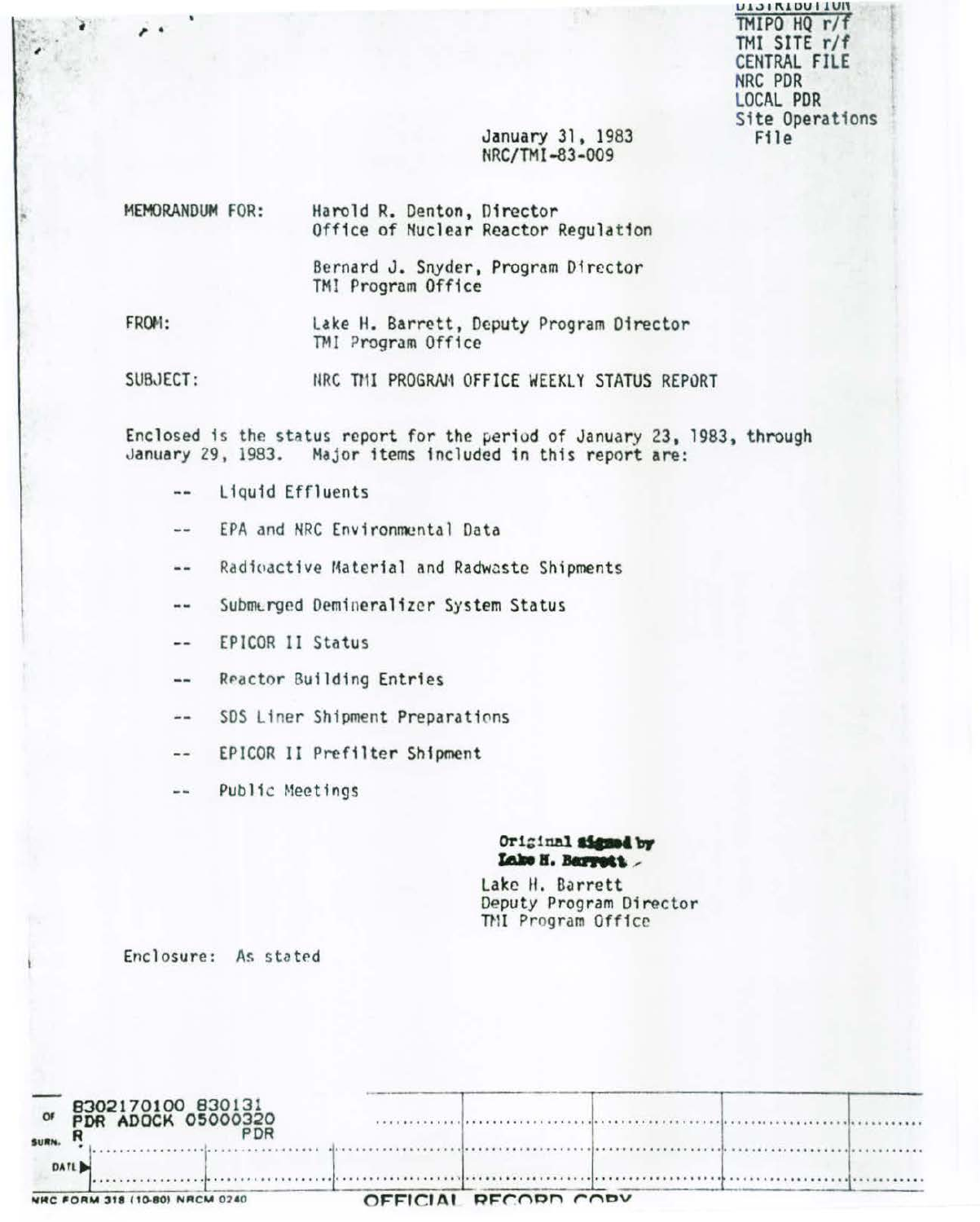January 31, 1983

Harold R. Denton Bernard J. Snyder

cc w/encl: **EDO CCC** Office Directors Commissioner's Technical Assistants<br>NRR Division Directors NRR A/D's Regional Administrators<br>IE Division Directors TAS EIS TMI Program Office Staff (15) PHS EPA DOE **RI Division Directors** Public Affairs, RI State Liaison, RI

|                              |                                                                              |        | RBellary LBarretts |
|------------------------------|------------------------------------------------------------------------------|--------|--------------------|
| $\sim$ 1/1/83 $\sim$ 1/3 /83 | PRIPER THIPPLIC THIPO THIPO<br>MAME LGase: Les Driebe BONe111. 2002 1/3/1/83 | 1/1/83 | $1/\nu$ , 183      |

 $-2-$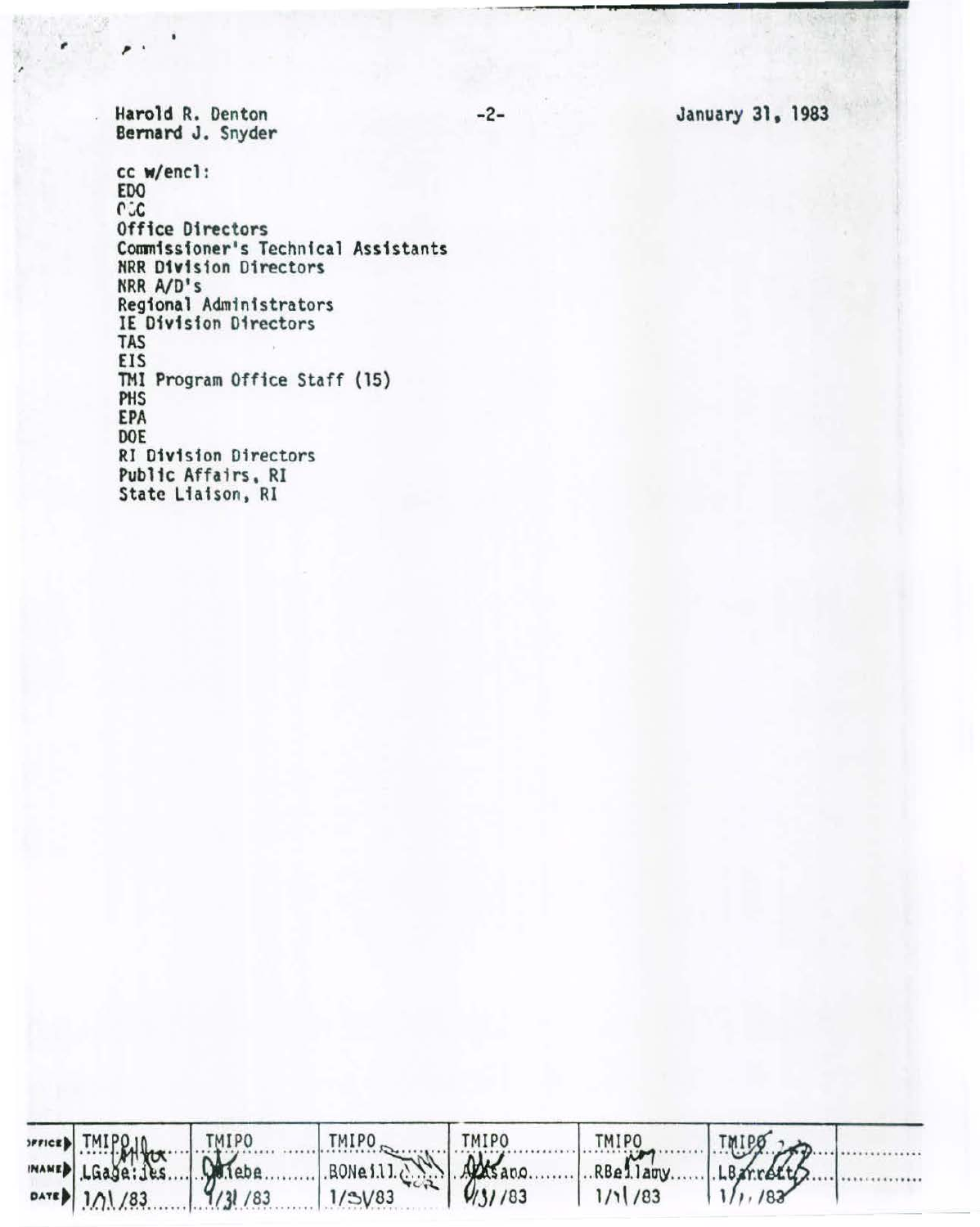### NRC TMI PROGRAM OFFICE WEEKLY STATUS REPORT

January 23, 1983 - January 29, 1983

### Plant Status

Core Cooling Mode: Heat transfer from the reactor coolant system (RCS) to reactor building ambient.

Available Core Cooling Modes: Mini Decay Heat Removal (MDHR) system.<br>RCS Pressure Control Mode: . Standby Pressure Control System.

Major Parameters (as of 5:00 AM. January 28. 1983) (approximate values) Average Incore Thermocouples\*: 87°F<br>Maximum Incore Thermocouple\*: 135°F Maximum Incore Thermocouple\*:

RCS Loop Temperatures:

| Hot Leg                                         | 82°F                   | 81°F         |
|-------------------------------------------------|------------------------|--------------|
| Cold Leg $\begin{pmatrix} 1 \\ 2 \end{pmatrix}$ | 70°F<br>$72^{\circ}$ F | 79°F<br>79°F |

RCS Pressure: 63 psig

Reactor Building: Temperature: 66°F<br>Pressure: -0.11 psig Airborne Radionuclide Concentrations:

> 1.3 E-7 uCi/cc  $H^3$ (sample taken l/27/83) 4.7 E-9 uCi/cc particulates (sample taken l/27/83)

### . 1. Effluent and Environmental (Radiological) Information

Liquid effluents from the TMI site released to the Susquehanna River ,after sampling and monitoring were within the regulatory limits and in accordance with NRC requirements and City of Lancaster Agreement.

During the period January 21, 1983 through January 27, 1983, the effluents contained no detectable radioactivity at the discharge pofnt although individual effluent sources which originated within Unit 2 contained minute amour\*s of radioactivity. Calculations indicate that less than one millionth (0.000001) of a curie *o7* cesium was discharged.

\*Uncertainties exist as to the exact location and · ccuracy of these readings.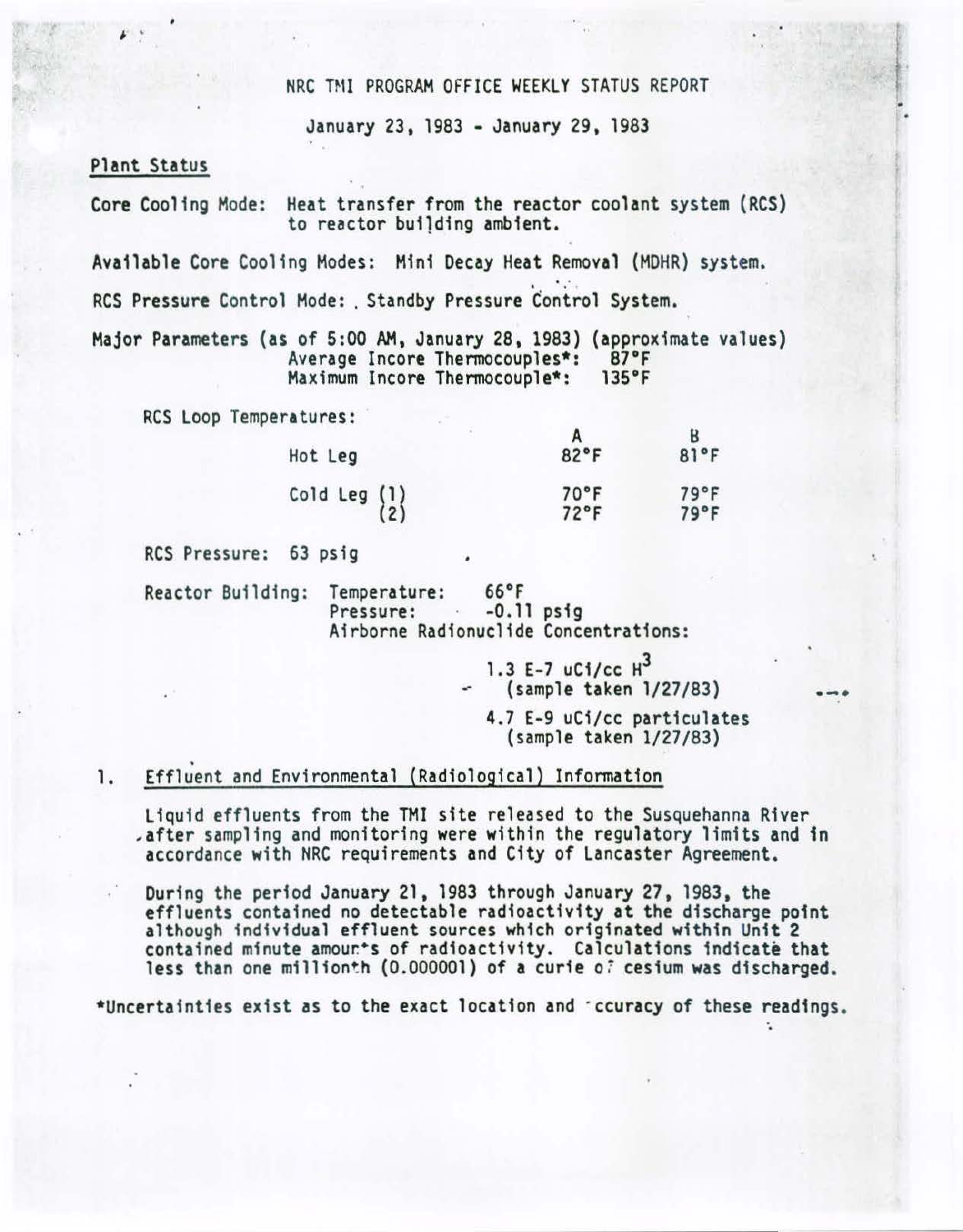- 2. Environmental Protection Agency (EPA) Environmental Data
	- The EPA Middletown Office has not received the environmental Kr-85  $\sim$ results from the EPA's Counting Laboratory at Las Vegas,<br>Nevada for samples taken after January 3, 1983. These results will be included in a subsequent report.

 $\overline{\phantom{a}}$ 

- No radiation above normally occurring background levels was detected in any of the samples collected from the EPA's air and gamma rate networks during the periods from January 20, 1983 through January 27, 1983.
- 3. NRC Environmental Data
	- The following are the NRC air sample analytical results for the onsite continuous air sampler:

| Sample | Period                | $1 - 131$<br>(uC1/cc) | $Cs - 137$<br>(uC1/cc) |
|--------|-----------------------|-----------------------|------------------------|
| HP-354 | January 19 - 26, 1983 | $< 7.3 E-14$          | $< 7.3 E-14$           |

- 4. Licensee Radioactive Material and Radwaste Shipments
	- On January 21, 1983 , 72 drums of contaminated laundry from Unit 1 and Unit 2 were shipped to Interstate Uniform Services, New Kensington, Pennsylvania.
	- On January 26, 1983, 80 drums of contaminated laundry from Unit. $\,_{\text{max}}$ <br>and Unit 2 were shipped to Interstate Uniform Services, New Kensington, Pennsylvania.
	- On January 28, 1983, one HN-200 shipping cask containing EPICOR Prefilter No. PF-26 was sent to EG&G, Scoville, Idaho.

### Major Activities

- 1. Submerged Demineralizer System (SDS). SDS processing of batch 41 (approximately 48,000 gallons of reactor building sump water) was completed on January 22 , 1983. On January 23, 1983, SOS began processing approximately 40,000 gallons of reactor coolant system water which had been staged in the "C" reactor coolant bleed tank. The latest SOS performance parameters are included in Attachment 1.
- 2. EPICOR II. EPICOR II processing of SDS effluent continued during the past week. The latest performance parameters for EPICOR II are 'included in Attachment 1.
- 3. Reactor Building Entries. Reactor building entries are continuing at the rate of five per week. Major activities this week included remote decontamination inside the 0-rings (the concrete shields around each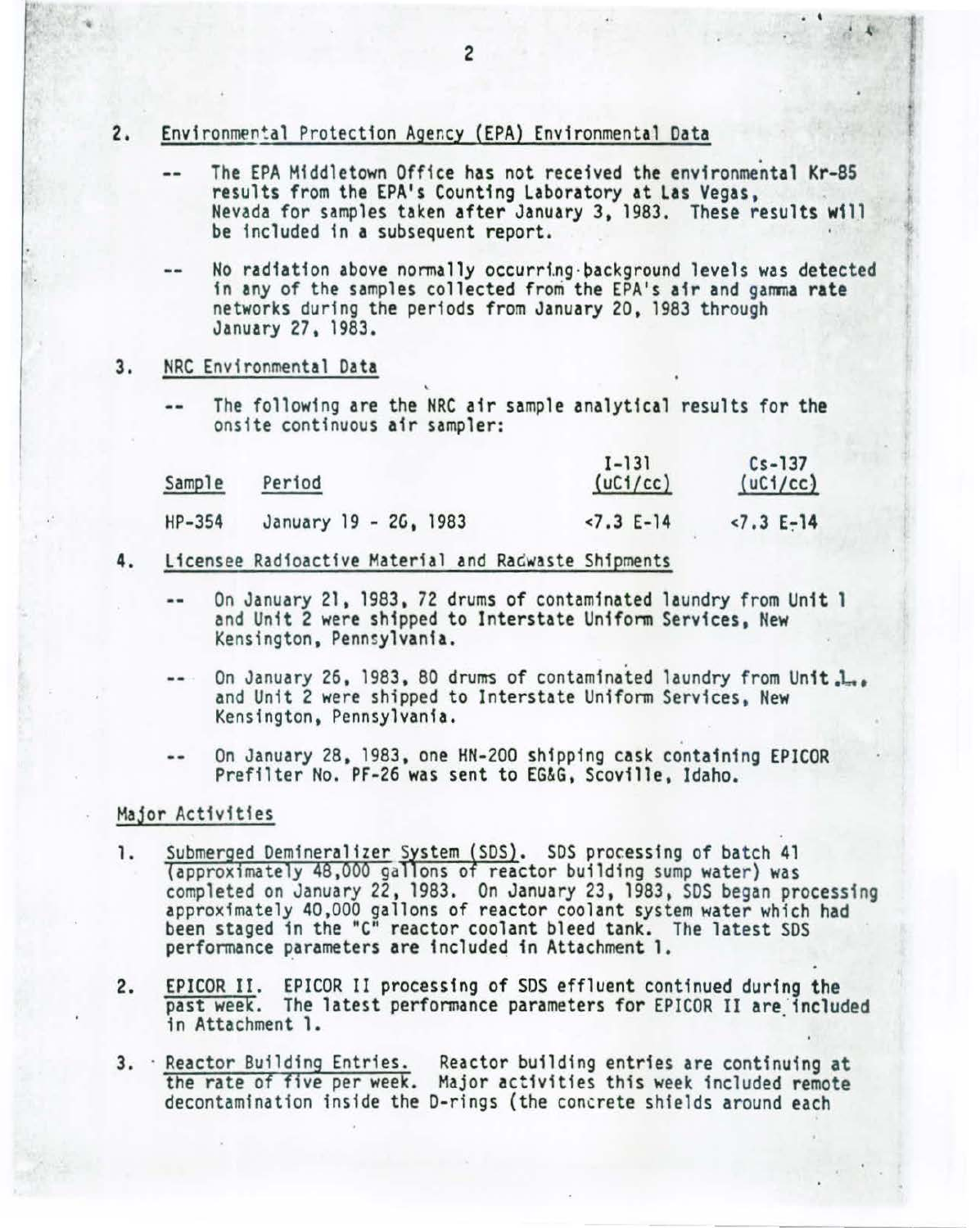steam generator and· adjacent primary system components}, continued polar crane refurbishment, and removal of the neutron shield tanks from around the reactor vessel.

The neutron shield tank removal is one of several operations which must be performed prior to reactor vessel head removal. (These shield tanks are not necessary for present conditions; they were only functional when the reactor was operating.) Additional prerequisite operations include the removal of thermal insulation that surrounds the vessel, and the installation of the seal plate to seal the cavity between the vessel and the refueling canal. As a radiation-dose-reduction measure, the cooling fans on the reactor vessel head service structure will be removed. (The cooling fans, located immediately above the vessel head studs, were initially identified as high sources of localized radiation: >10 R/hr. Following decontamination flushes, these point sources were reduced to <5 R/hr, and preliminary measurements indicate that the dose rates 1n the working areas around the reactor vessel flange have been reduced to 100- 300 mr/hr.}

Radiation shielding materials have been procured for use in the reactor building. Shielding will be constructed around the high-radiation sources on the 305-foot elevation. Additionally, in order to reduce reactor building airborne radiation and to reduce redeposition of contaminated particulates on decontaminated surfaces, it is planned to secure the reactor-building air-cooler fans. The air-cooler fans (which have been operating continuously since March 1979) recirculate approximately 150,000 cubic feet per minute of reactor building air.

- 4. SDS Liner Shipments. The spent SDS liner D10016, which was shipped from TMI on January 21, 1983, arrived safely at the Department of Energy (DOE) facility in Richland, Washington on January 25, 1983. The vitrification (glass encapsulation} of the contents of SDS liner D10012, which was sh'rped from TMI on December 31, 1982, was successfully completed by the DOE's Pacific Northwest Laboratory (PNL) last week. The contents of<br>liner D10016 are also scheduled to be vitrified. Three glass logs (7 feet long and 8 inches in diameter) will be formed from the contents of these two SDS 10 ft<sup>o</sup> liners. The glass specimens will be tested to determine their resistance to leachability. DOE is considering further analysis of these test specimens in their basalt geologic test and evaluation facility in Richland.
- 5. EPICOR II Prefilter Shipments. One EPICOR II prefilter (PF-26) was shipped from TMI to Idaho National Engineering Laboratory (INEL) on January 28, 1983. This EPICOR shipment brings to a total of 21 {in a group of 49) prefilters that were shipped to INEL. Three prefilters are scheduled for shipment next week.

 $\ddot{\phantom{a}}$ 

....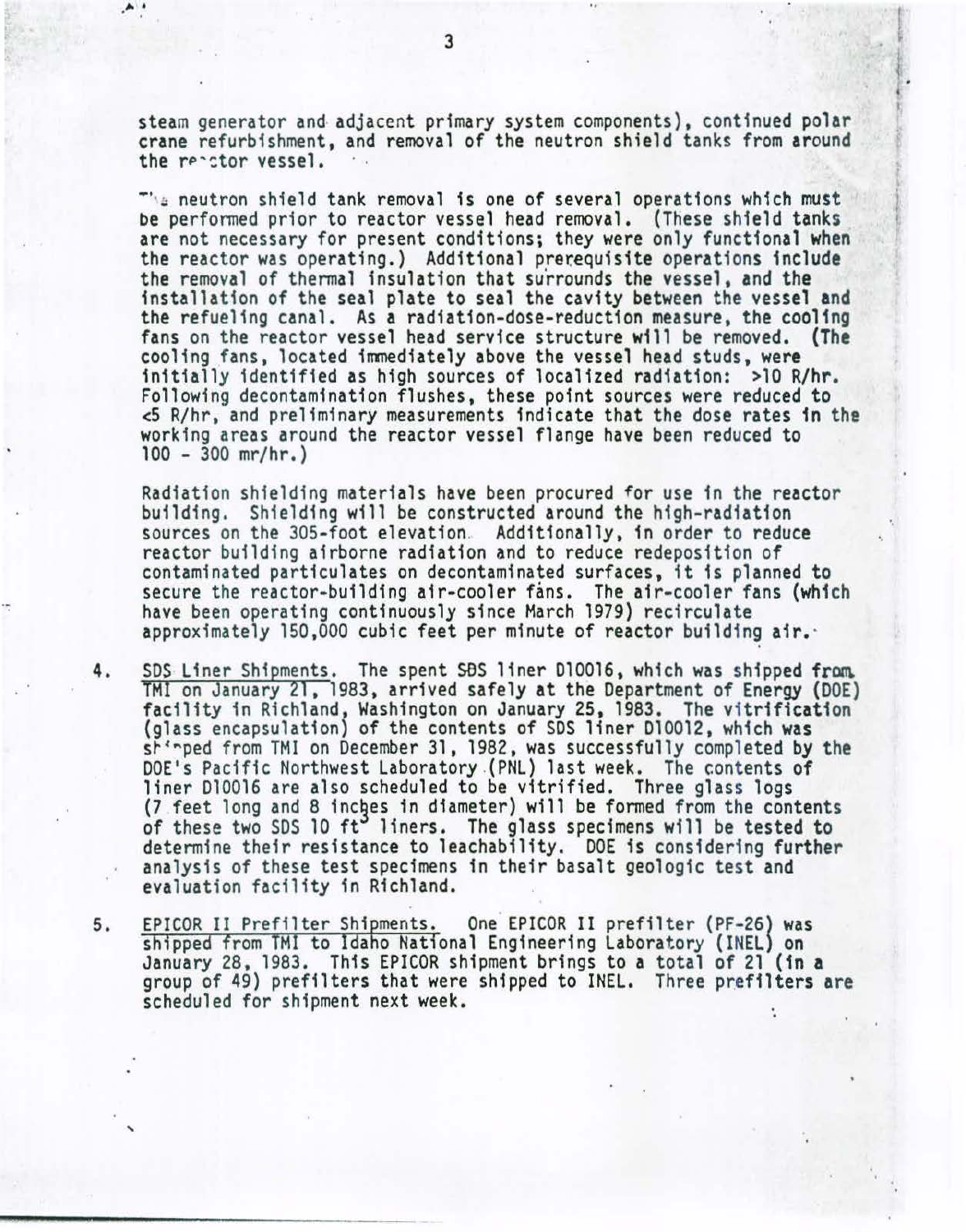### Past Meetings ·

On Ja .ary 24, 1983, Lake H. Barrett addressed the Harrisburg Rotary Club on various TMI and general energy issues.

Future Meeti<sub>s</sub>

- 1. On February 2, 1983, the Advisory Panel for the decontamination of TMI ' Unit 2 will nold a meeting from 7:00 to 10:00 p.m. at the Holiday Inn, 23 South Seco ' Street, Harrisburg, Pennsylvania.
- 2. On February 7 1983, Lake H. Barrett will meet with Friends and Family of TMI to discuss various TMI related issues.
- 3. On February 8, 1983, Lake H. Barrett will meet with the Concerned Mothers of Middletown to discuss TMI related issues.

 $\cdot$   $\cdot$   $\cdot$   $\cdot$ 

 $z = t$